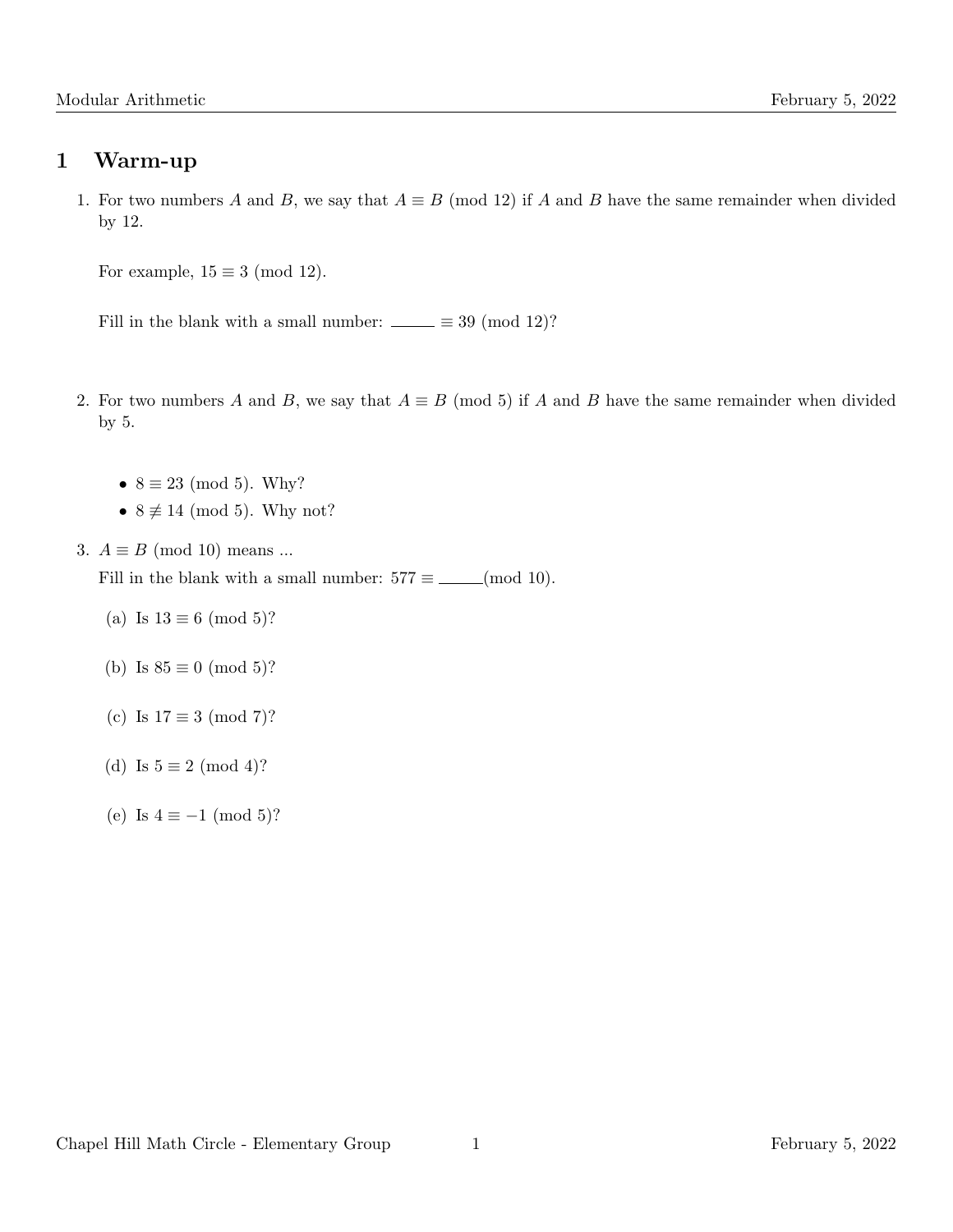### 2 Mod n Trees

- 4. Fill in the blanks with the smallest positive numbers possible.
	- (a)  $52 \equiv$  (mod 12)
	- (b)  $76 \equiv$  (mod 60)
	- (c)  $15 \equiv$  (mod 7)
	- (d)  $15 \equiv$  (mod 3)
	- (e)  $15 \equiv$  (mod 11)
	- (f)  $4588 \equiv$  (mod 10)
	- (g)  $-7 \equiv$  (mod 10)
- 5. Here is a drawing of the world (mod 3). On the tree with a 0 on the trunk, we put all the numbers that are congruent to 0 (mod 3). On the tree that with a 1 on the trunk, we put all the numbers that are congruent to 1 (mod 3). Write at least four numbers on each of the trees.

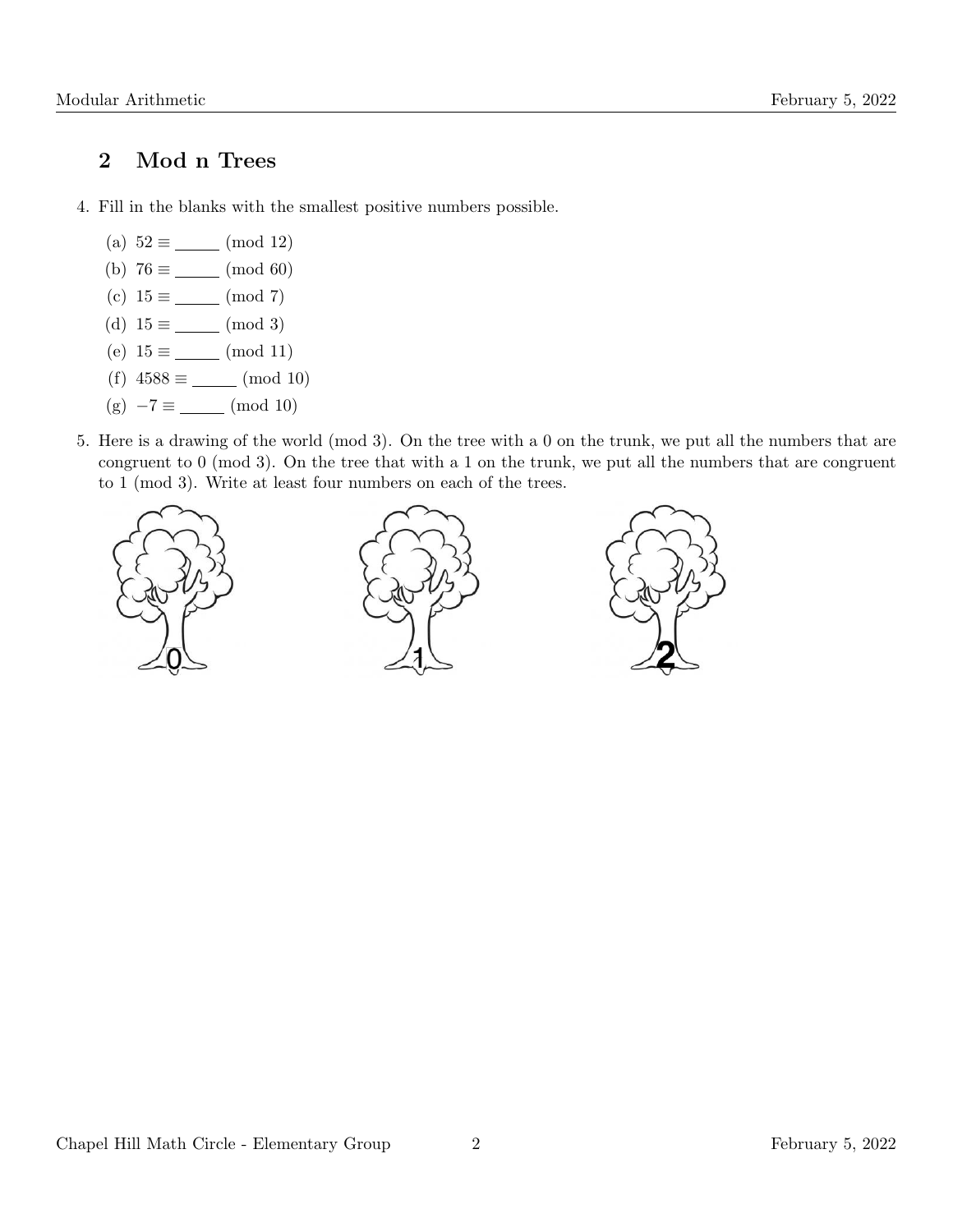# 3 Adding and Multiplying (mod n)

6. Match the arithmetic problems on the left and the right that give the same answers.

| $10 + 15 \pmod{7}$       | $5+1 \pmod{7}$                 |
|--------------------------|--------------------------------|
| $12 + 22 \pmod{7}$       | $10 \pmod{7} + 15 \pmod{7}$    |
|                          | 15 (mod 7) $\times$ 22 (mod 7) |
| $15 \times 22 \pmod{7}$  | $1 \pmod{7} \times 1 \pmod{7}$ |
| $14 \times 144 \pmod{7}$ | $0 \times 4 \pmod{7}$          |

- 7. Compute these sums. Hint: you don't need to do a lot of arithmetic.
	- (a)  $423 + 577 \pmod{10}$
	- (b)  $56 + 89 \pmod{10}$
	- (c)  $892 + 9823 \pmod{5}$
	- (d)  $901 + 723 \pmod{3}$
- 8. Compute these products. Hint: be lazy.
	- (a)  $4893 \times 49024 \pmod{10}$
	- (b) 3982734 × 2398739 (mod 10)
	- (c)  $78 \times 23 \pmod{5}$
	- (d)  $3874 \times 3284 \pmod{3}$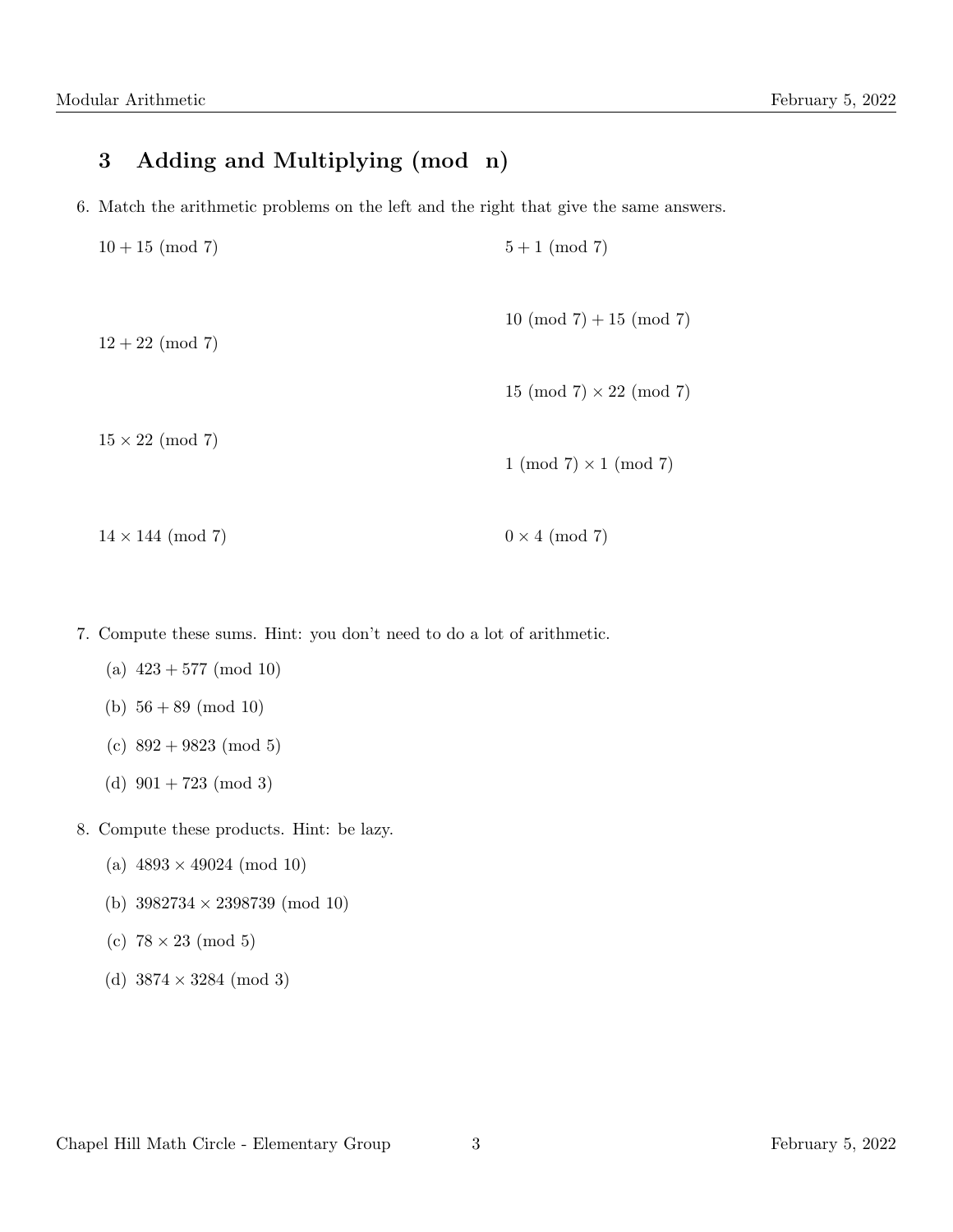### 4 Last digits

- 9. (a) What is the last digit of 14, 306 + 908, 797? Can you find the answer quickly, without doing the whole addition problem?
	- (b) What is the last digit of  $5589 \times 4523$ ?
	- (c) What is the last digit of  $413 \times 5967 \times 4534$ ?
- 10. What is the last digit of 999? Remember, 9<sup>99</sup> means we multiply 9 by itself 99 times. Hint: try to find a pattern by finding the last digit of  $9^1$ ,  $9^2$ ,  $9^3$ , etc.
- 11. What is the last digit of  $3^{2022}$ ?
- 12. What is the last digit of  $2^{100}$ ?

#### Challenge Problems:

- 13. Find the remainder of  $2^{100}$  when divided by 3.
- 14. Find the remainder when the number  $3^{2022}$  is divided by 7.
- 15. Find the remainder when the number  $9^{100}$  is divided by 8.
- 16. Find the remainder when the number  $2019 \times 2020 \times 2021 + 2022^3$  is divided by 7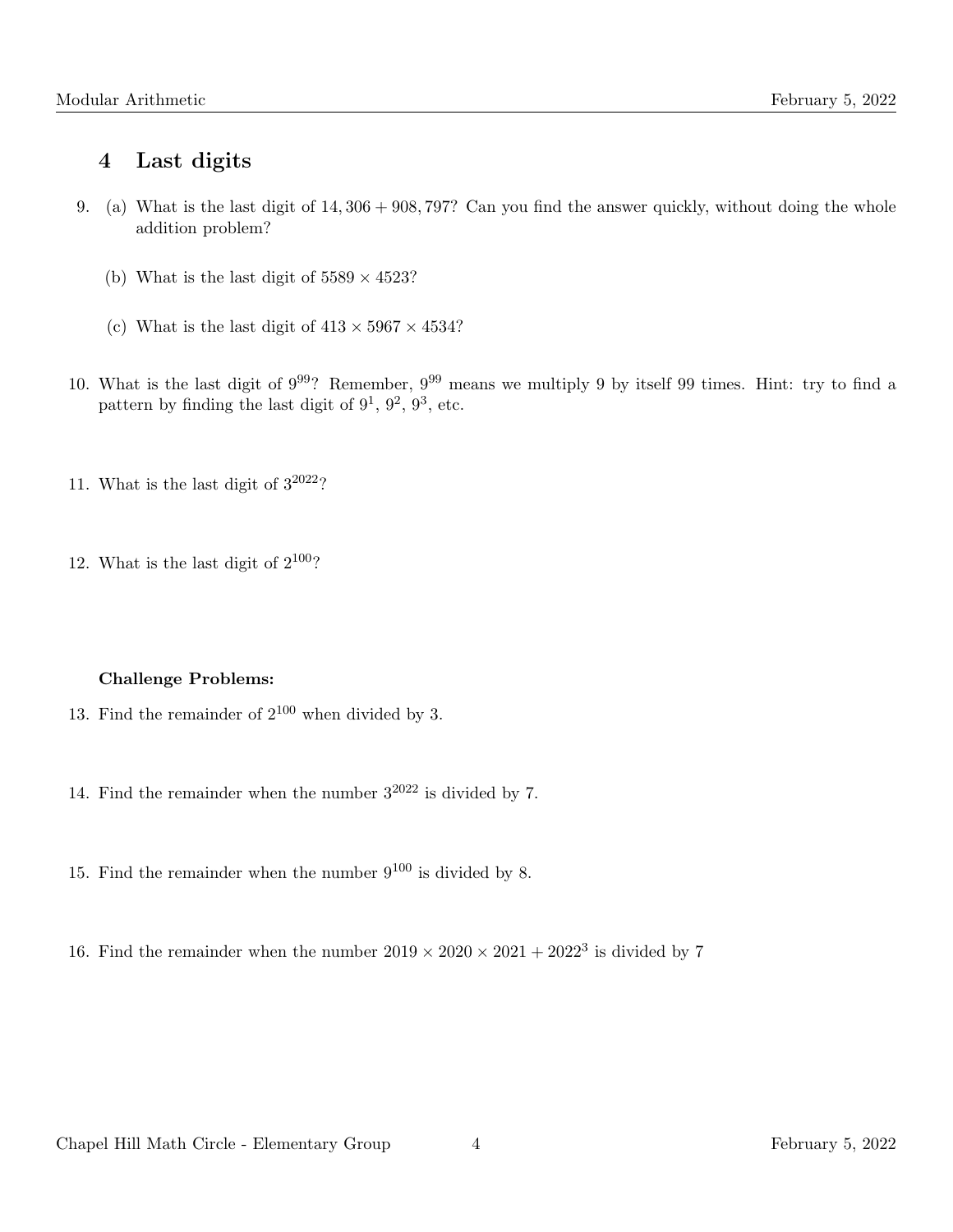## 5 Square Numbers

1. Fill in the table to find the values of the square numbers mod 4. A square number is a number like 4 or 9 that is the square of another number.

| Number $X$      | Square Number $X^2 \mid X^2 \mod 4$ |  |
|-----------------|-------------------------------------|--|
| $\mathbf{1}$    | $\,1$                               |  |
| $\sqrt{2}$      | $\overline{4}$                      |  |
| $\sqrt{3}$      | $\boldsymbol{9}$                    |  |
| $\,4\,$         |                                     |  |
| $\bf 5$         |                                     |  |
| $\!6\,$         |                                     |  |
| $\overline{7}$  |                                     |  |
| 8               |                                     |  |
| $9\phantom{.0}$ |                                     |  |
| 10              |                                     |  |

- 2. Do you notice a pattern in the table above? What can you say about the square of an odd number mod 4? The square of an even number?
- 3. Is the number 114502909924083 a perfect square? Why or why not?
- 4. Is it possible to find two numbers, whose squares add up to 74?
- 5. Is it possible to find two numbers, whose squares add up to 1111? Hint: what is 1111 mod 4? What are the square numbers mod 4?
- 6. Can the sum of two square numbers be a square number?
- 7. Can the sum of squares of two odd numbers be a perfect square?
- 8. Can the sum of squares of three odd numbers be a perfect square?
- 9. Can the sum of squares of five consecutive numbers be a perfect square?